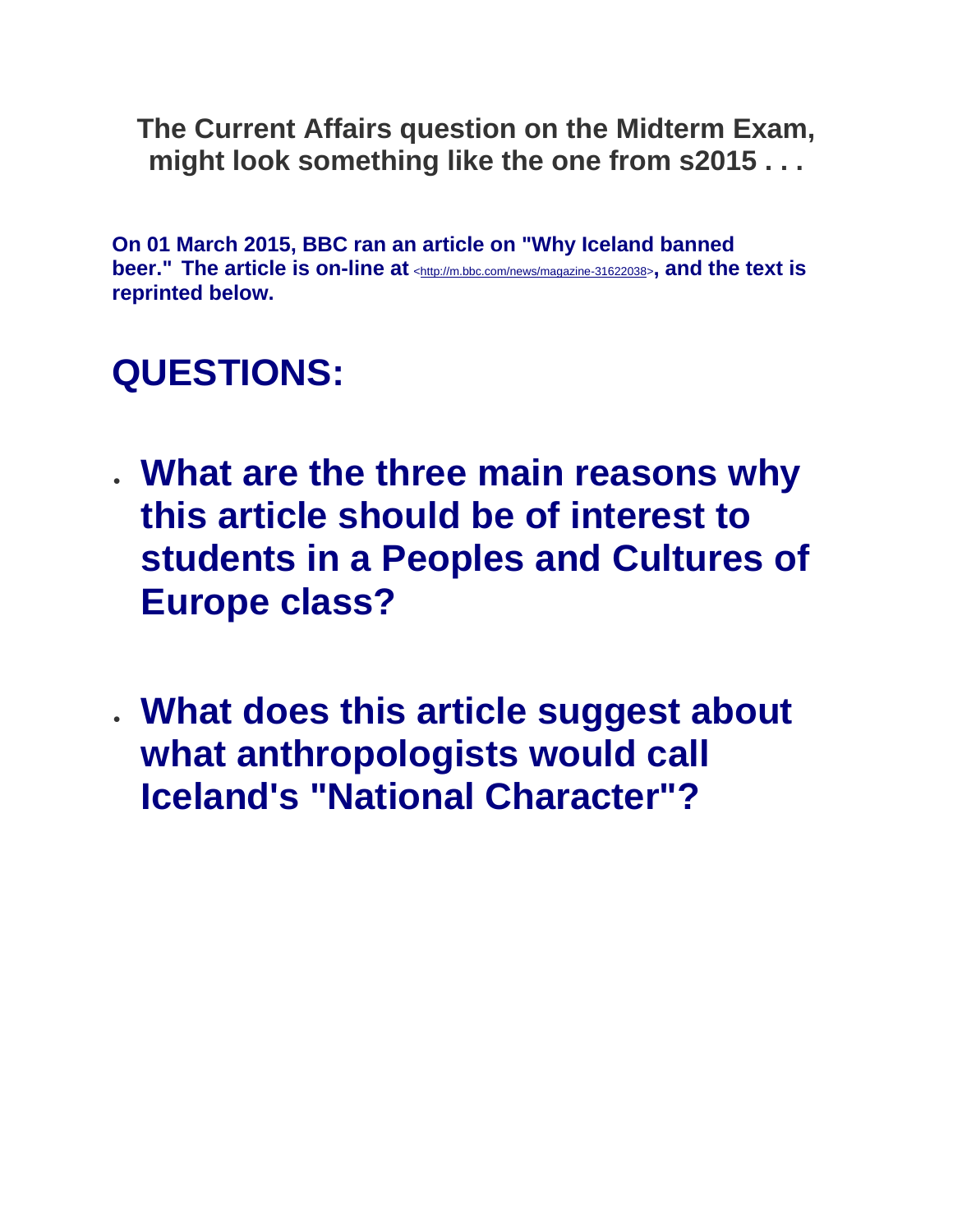

## **Why Iceland banned beer**

## 1 March 2015

A century ago, Iceland banned all alcoholic drinks. Within a decade, red wine had been legalised, followed by spirits in the 1930s. But full-strength beer remained off-limits until 1 March 1989. Megan Lane asks why it took so long for the amber nectar to come in from the Icelandic cold.

When the mercury hovers below zero, a cold beer is not the first drink that springs to mind. A warming shot of schnapps might be more appropriate.

But on 1 March 1989 - when the top temperature in Iceland was -5C (23F) - beer was exactly what drinkers had in mind. It was the first time in 74 years they'd had a chance to legally order beer. And order it they did, in rowdy scenes televised live on national television.

Historian Unnar Ingvarsson was 21 at the time and living in a small town. "It was a big party. I and my friends bought a case each... We managed to finish them quickly and went to the pub where we stayed and drank through the night.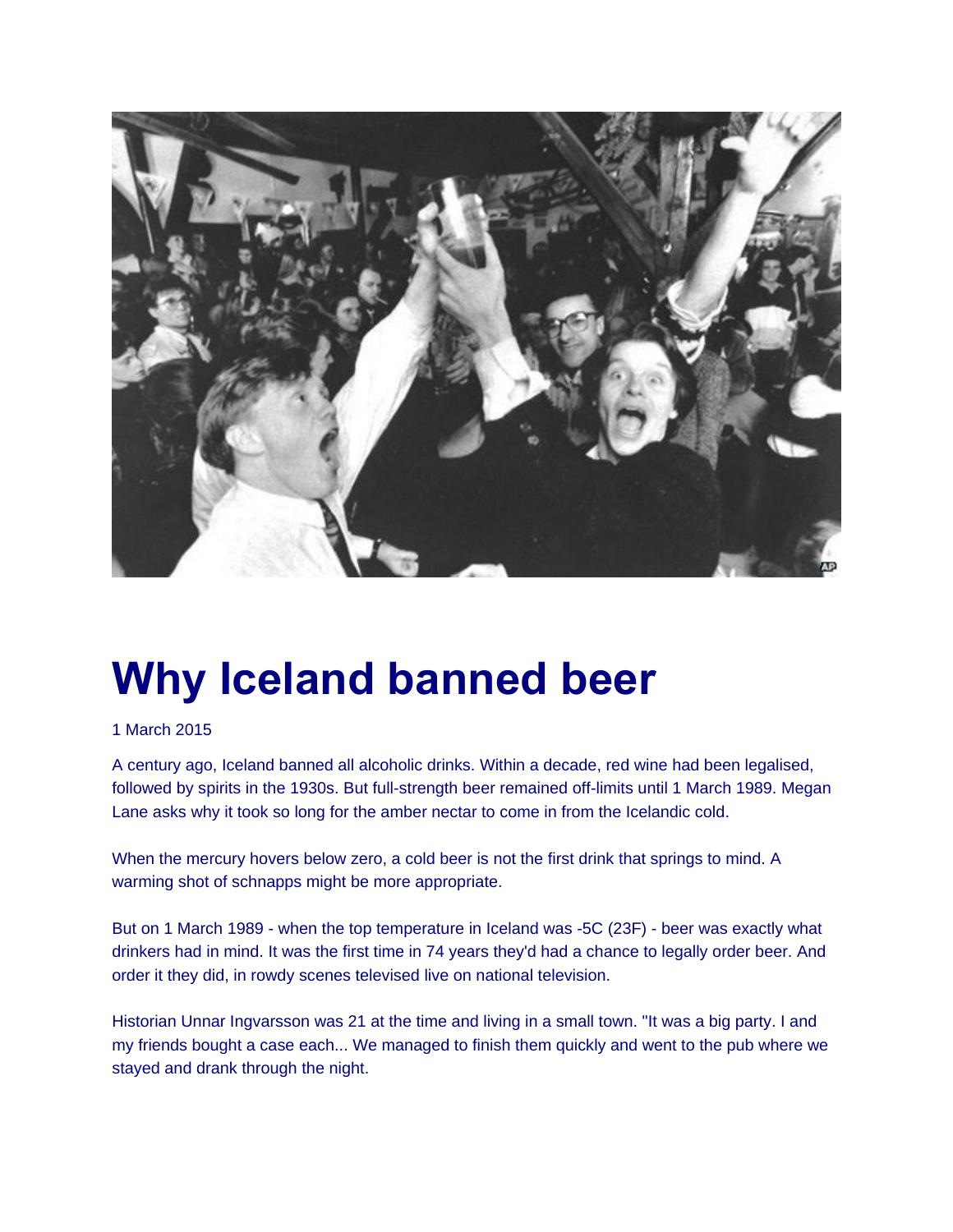"A girl who had been living in Australia taught us drinking games - we lost obviously."

This red-letter day is marked annually as Bjordagur (Beer Day), though it tends to be much quieter now than the bacchanalian scenes witnessed 26 years ago.

A generation on, beer accounts for 62% of the 7.1 litres of pure alcohol consumed each year by the average Icelander. That's higher than in traditional brewing countries such as Germany and the Czech Republic (54% each) and the UK (37%), according to the most recent World Health Organization figures.

But for much of the 20th Century it was unpatriotic - and illegal - to drink beer.

When full prohibition became law 100 years ago, alcohol in general was frowned upon, and beer was especially out of favour - for political reasons. Iceland was engaged in a struggle for independence from Denmark at the time, and Icelanders strongly associated beer with Danish lifestyles.

"The Danes were drinking eight times as much alcohol per person on a yearly basis at the time," says historian Stefan Palsson, author of Beer: Around the World in 120 Pints.

As a result, beer was "not the patriotic drink of choice". A Danish fan prepares for Denmark's Euro 2012 clash with Germany in Ukraine

The independence and temperance movements reinforced each other, and in 1908, four years after gaining home rule, Iceland held a referendum on a proposal to outlaw all alcohol from 1915. About 60% voted in favour. Women, who still didn't have the vote, were vocal in their support.

"Prohibition was seen as progressive, like smoking [bans] today," says Palsson.

It didn't take long for Prohibition to be undermined. Smuggling, home-brew and ambassadors lobbying for alcohol to oil the wheels of diplomacy all played a part.

"Doctors started prescribed alcohol as medicine and they did so in huge quantities, for more or less everything. Wine if you had bad nerves, and for the heart, cognac," says Palsson.

 If you knew a fisherman, he may have had a few cases stashed in his garage Stefan Palsson

But beer was never "what the doctor ordered", despite the argument some put forward that it was a good treatment for malnourishment. "The head doctor put his foot down and said beer did not qualify as a medicine under any circumstances," Palsson says.

There were other leaks in the Prohibition armour too.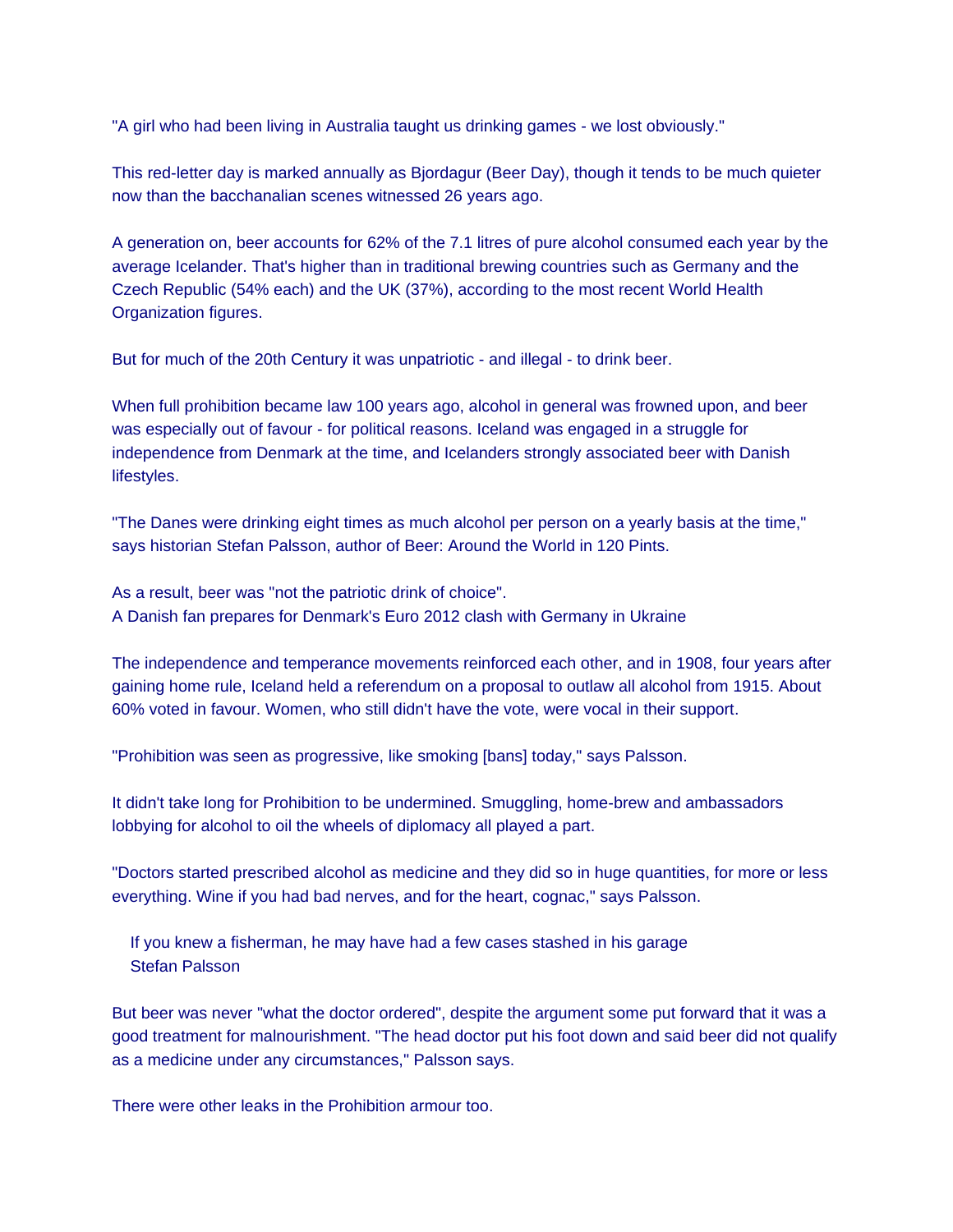"Prohibition supporters complained that painters who never used to use spirits to clean their brushes were now getting litres and litres each year," says Palsson. "So alcohol was flowing in from all directions."

Then the Spanish threatened to stop importing salted cod - Iceland's most profitable export at the time - if Iceland did not buy its wine. Politicians bowed to the pressure and legalised red and rose wines from Spain and Portugal in 1921.

Over time, support for prohibition dwindled. It had already been repealed by all the other European nations that had experimented with it (apart from the Faroe Islands) when in 1933 Icelanders voted to reverse course.

But even then the ban remained in force for beer containing more than 2.25% alcohol (about half the strength of an average-strength beer). As beer was cheaper than wines or spirits, the fear was that legalising it would lead to a big rise in alcohol abuse.

The association of beer with Denmark also continued to tarnish its image in a country that only achieved full independence in 1944.

However, beer remained accessible, just about, to those who really wanted it. "If you knew a fisherman, he may have had a few cases stashed in his garage - usually the cheapest and strongest beer available, often stored too long," says Palsson

Also popular, according to Ingvarsson, was tipping brennivin (burning wine), a potato-based vodka, into non-alcoholic beer - which tasted, as he puts it, "interesting and totally disgusting". Some Icelandic drinks

Glasses of brennivin, and a jar containing hakarl (decomposed shark flesh)

 Brennivin - a clear schnapps, made from fermented grain or potato mash and flavoured with caraway; also known as Black Death, which one Icelandic blogger says "explains a lot". She continues: "Many Icelanders never touch it, and a majority of the ones who drink it only do so when feeling patriotic, such as... when trying to impress foreign visitors."

 Whale beer - the Icelandic micro-brewery Stedji has produced a number of ales flavoured with different parts of whale, including Hvalur 2, a brew infused with dried whale testicles; Stedji's beer has proved popular in Iceland, although the company has been criticised by conservationists

It wasn't until the 1970s with the rise of city break holidays, that attitudes really began to shift, Palsson suggests.

"You'd go to London to shop, to watch football and go to the British pubs, and this started to seem like something you would like to have over here," he says.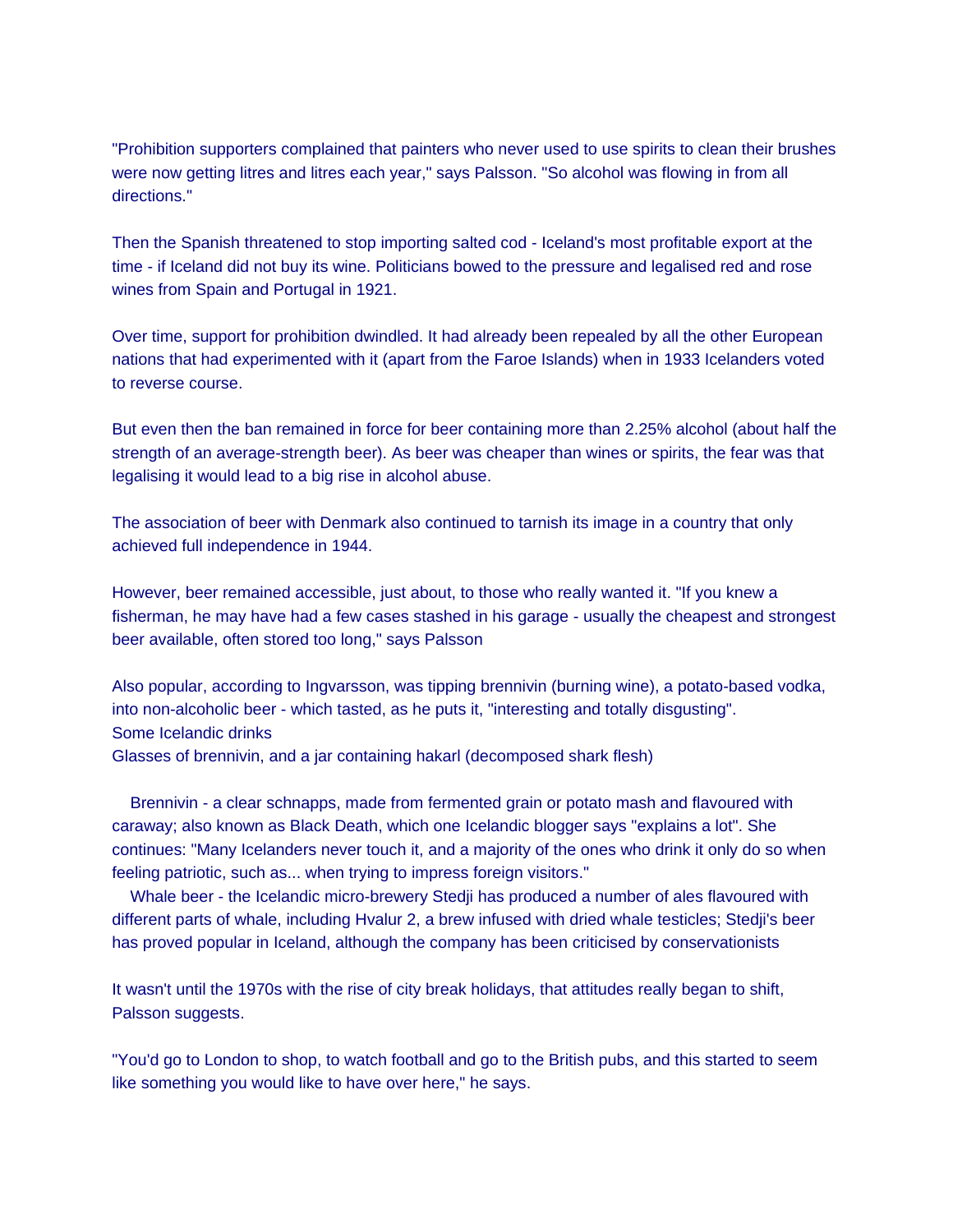Another crack in the edifice of prohibition came in 1979, when businessman David Scheving Thorsteinsson challenged the rule that only pilots, cabin crew and foreign tourists could bring in dutyfree beer. When his six bottles were confiscated, he refused to pay the fine. His cause was taken up by the MP Sighvatur Bjorgvinsson, whose bill to allow Icelanders the same rights was passed in 1980.

It became practically a civic duty for Icelanders to buy a duty-free crate at the airport: six litres of imported beer or eight litres of local beer (brewed in Iceland even though it was not legally available outside the airport). If they didn't like beer themselves, they'd pass it on to family, friends or colleagues.

Polls throughout the 1980s showed about six in 10 Icelanders supported legalising beer. "Beer is being consumed in Iceland," said Jon Magnusson of the Independence Party in 1987. "Why should the state not get its piece of the cake in the form of taxes and so on?" A cooling summer beer in the blue lagoon

Finally, in 1988, Iceland's parliament, the Althing voted to legalise beer, after debates that were televised live and attracted huge audiences. A dozen beer-lovers remained outside the building to flash victory signs following the conclusive post-midnight vote in the upper house, reported AP.

 Before 1989, most alcoholic consumption would take place over a few hours at weekends Stefan Palsson

Today Icelanders drink less than many of their European counterparts. The 7.1 litres of pure alcohol drunk annually by over-15s in Iceland, on average, compares with 11.4 litres in Denmark, 11.6 in the UK, 12.2 in France and 15.1 in Russia, according to the World Health Organization's Global Status Report on Alcohol and Health 2014.

Iceland also has a relatively high proportion of abstainers, according to the WHO report - lifetime abstinence for 14.1% of the drinking age population, and 32.1% in the past 12 months. In Denmark, these figures are 4.5% and 11.4%, with 15.1% and 16.1% in the UK.

But when it comes to binge drinking, Iceland's stats are on a par with the UK, and Palsson puts this down to drinking habits laid down in the beer prohibition years.

"Before 1989, most alcoholic consumption would take place over a few hours at weekends. So you needed big clubs which could serve a lot of customers in a short period of time. Some served bjorliki, pseudo-beer, a mixture of low-alcohol lager and different types of spirits served in large beer glasses."

Beer Day is not generally used as an excuse for binge drinking these days, however. Though it's mentioned in all the guidebooks, it isn't the festive blowout tourists often seem to expect, judging from surprised posts on TripAdvisor.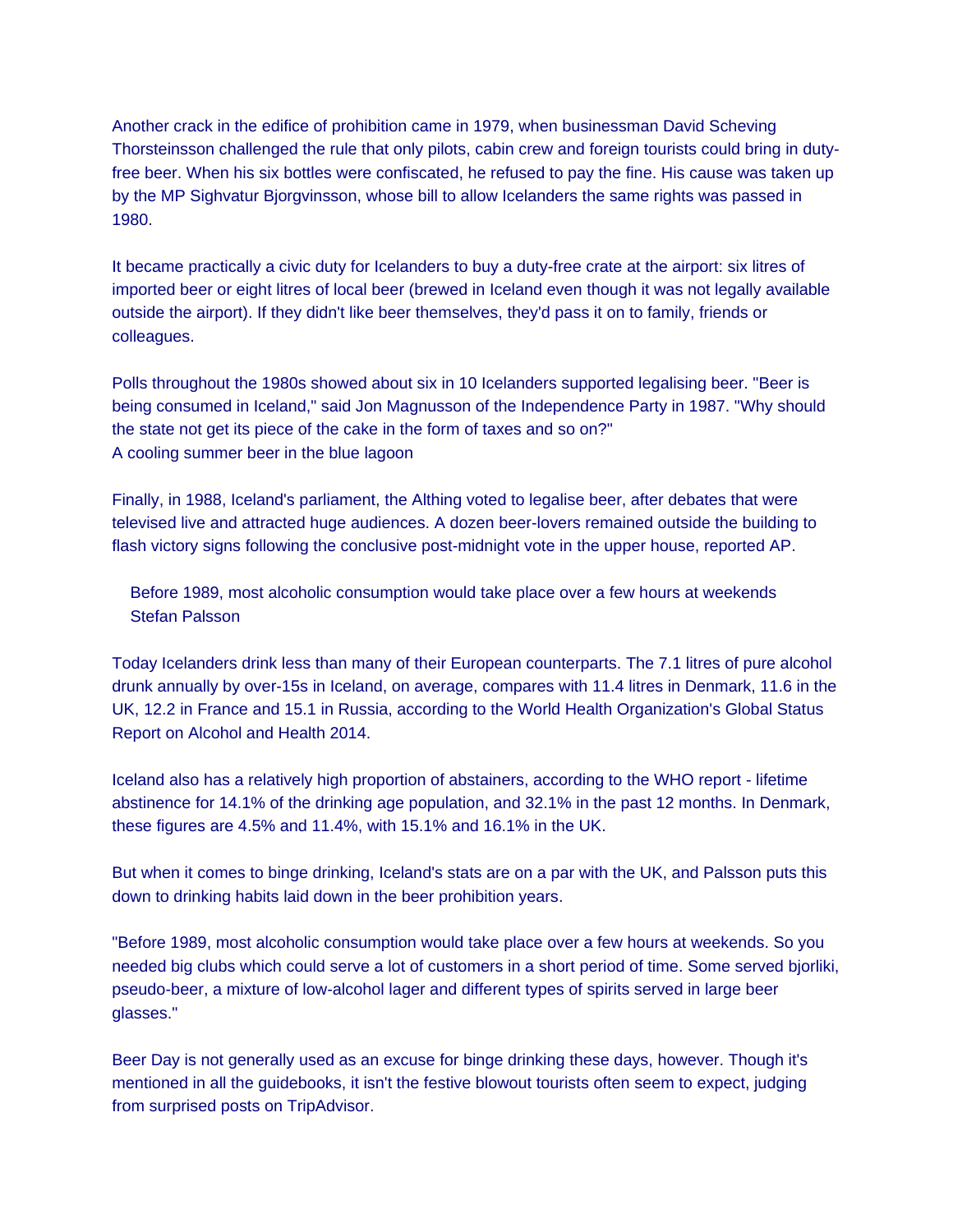"Maybe we should make it into more of a celebration," says Audur Osp, who runs the popular I Heart Reykjavik travel blog. "I will go out for a beer myself to celebrate, possibly to one of the craft beer bars to try something new."

Ordering an Icelandic beer isn't always easy, unless you happen to speak the language. Some, such as Borg Snorri Nr. 10 and Ulfur Ulfur Double IPA Nr. 17, are just about pronounceable, but others - Olvisholt Suttungasumbl, for example, or Víking Islenskur Urvals Einiberjabock - are more of a challenge.

Once you have the glass in your hand, though, it's easy. You just say "Skal!" and drink. The Magazine in Iceland



A Danish fan prepares for Denmark's Euro 2012 clash with Germany in Ukraine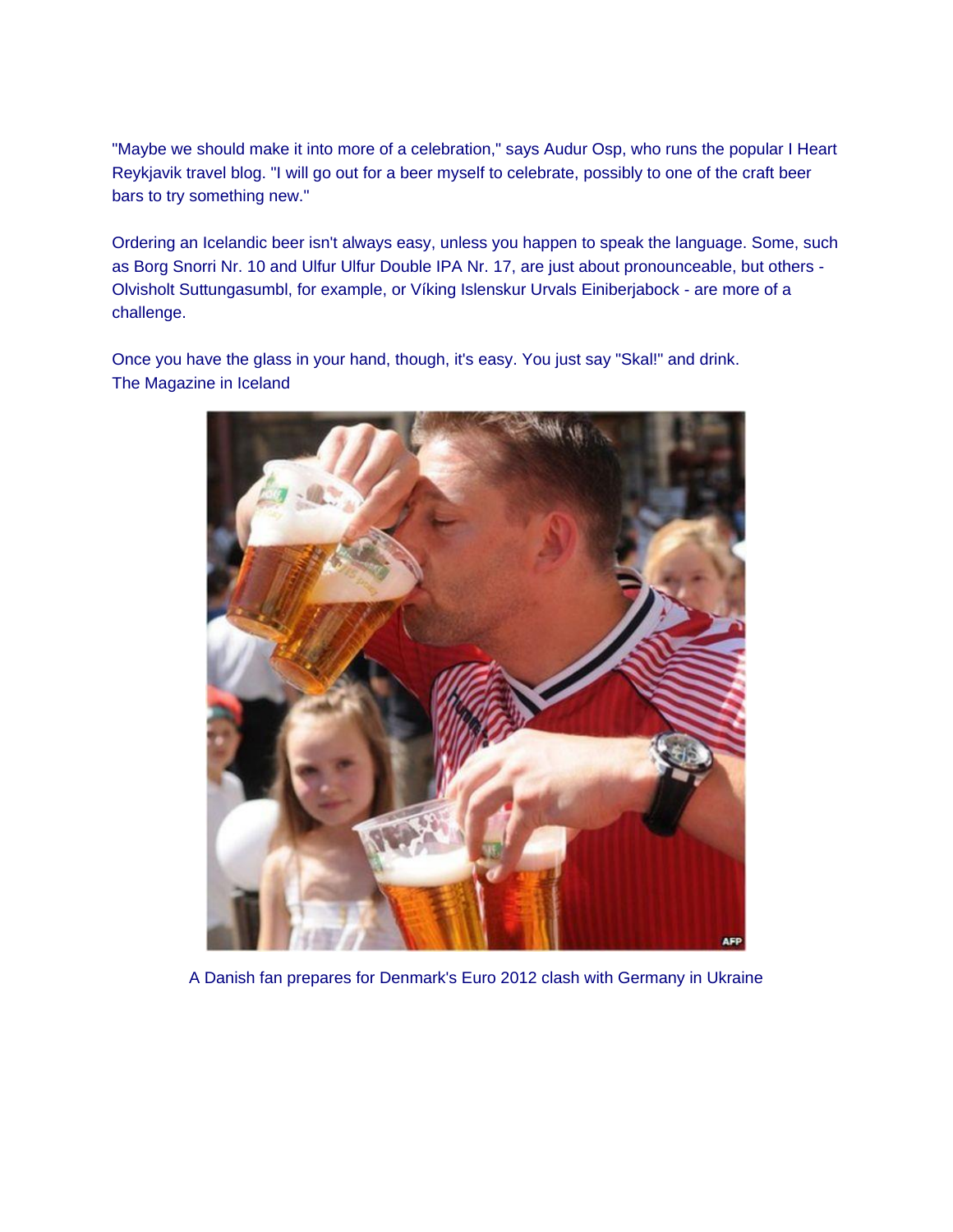

Glasses of brennivin, and a jar containing hakarl (decomposed shark flesh)